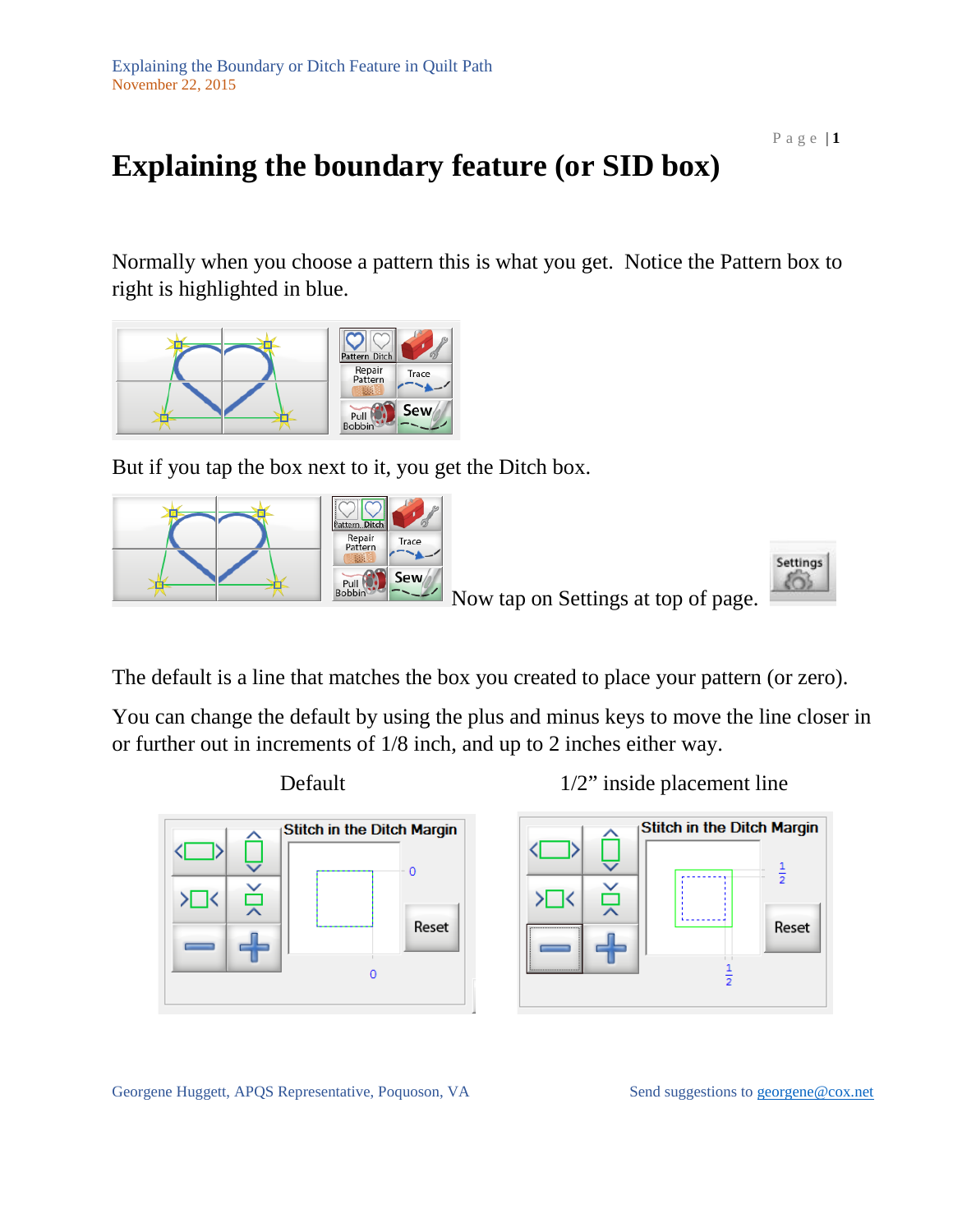I use this feature a lot. After stitching around applique or embroidery, I often frame the blocks that don't necessarily need a background fill, as shown below. If there's room, you can stitch multiple frames if you wish to use up more space in the background.

I also use this feature (on some quilts) for stitching in the ditch, tracing the line first and then opening the seams and manipulating the fabric with my fingers, just ahead of the machine stitching.

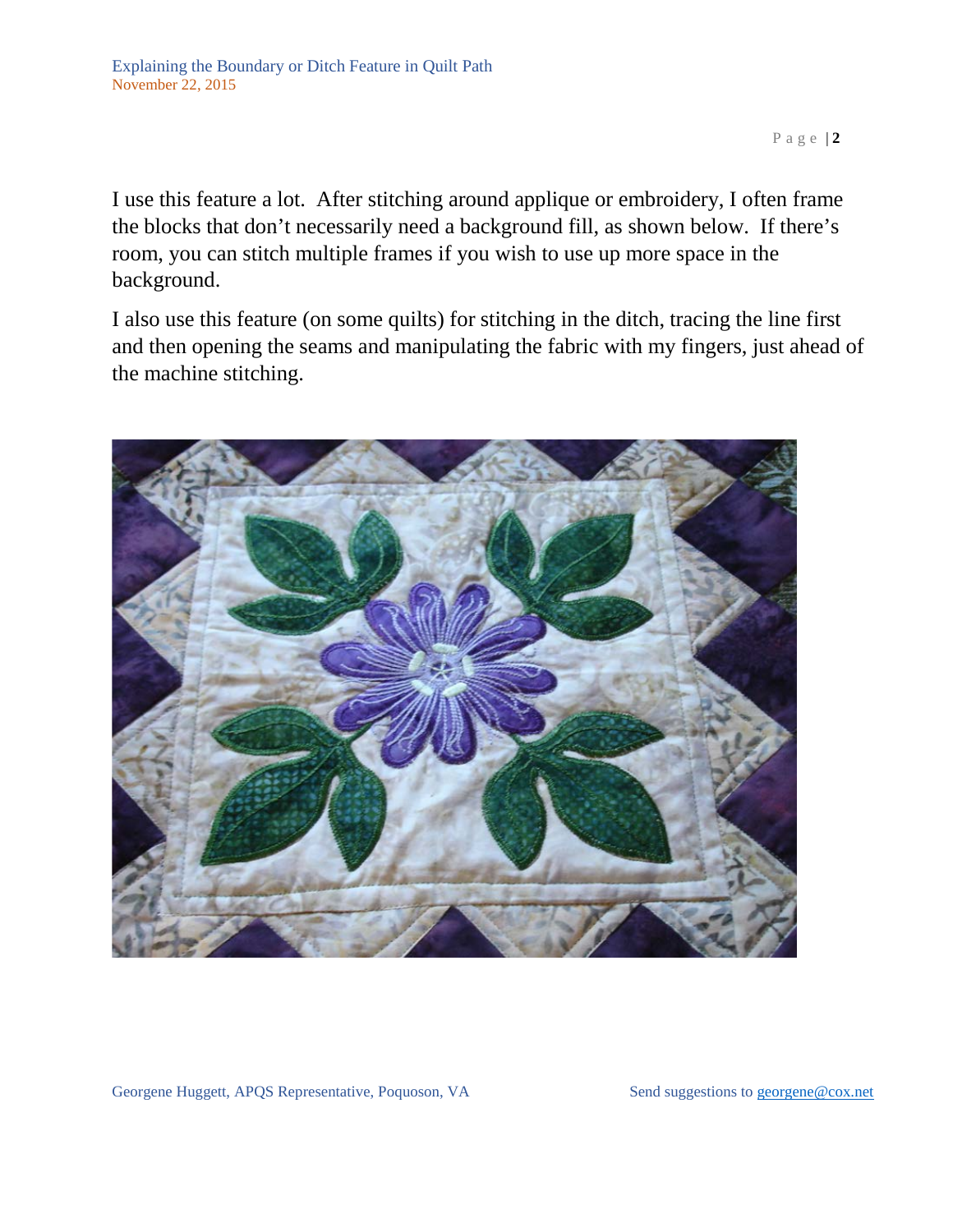In some instance, I use the Multi-Point Placement, which is a "stitch in the ditch" of sorts. I used this feature to stitch around eight Grandmother's Flower Garden blocks on the quilt pictured below.



## **Multi-Point Placement Outline Boundary.**

The outline around each GMFG block was done by making only 3 placement boxes for the 8 blocks on the quilt. Since the Multi-Point is a PLACEMENT option, if you try "placing" it again, you have to start from scratch. And it's tedious to move the machine to each point. So, since these blocks were in a row of 2 and 3 down, I placed the top one first, then sent the machine to the Start Point, advanced the quilt down to the start point of the block below it and sewed that boundary. I did that for all 3 rows. The SID inside the GMFG blocks was done manually with a small ruler.